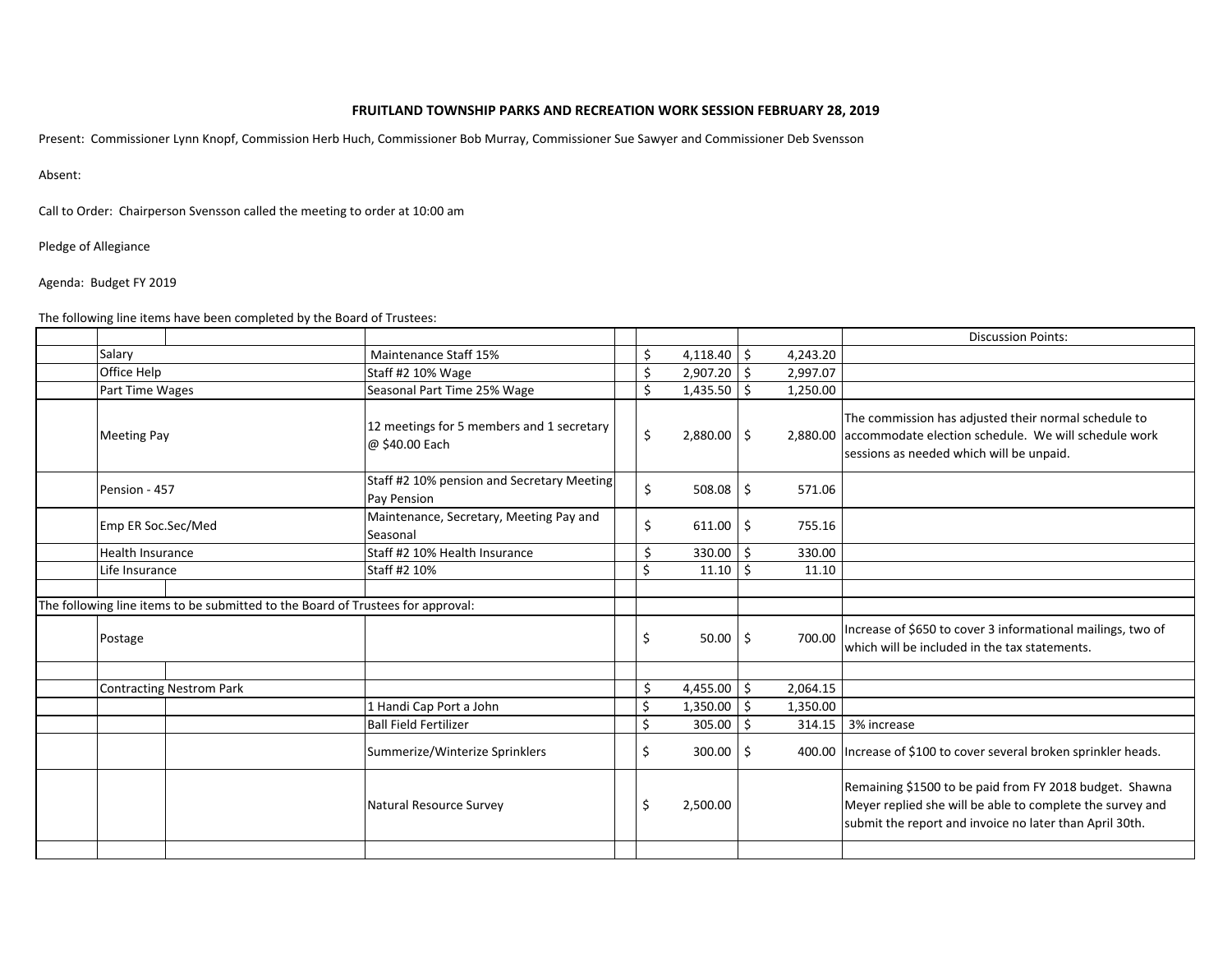| <b>Contracting Community Services</b> |                               |                                               | \$       | $2,500.00$ \$    |                           | 3,000.00         |                                                                                                                                                                                                                                                                                                                                                                                                                                                                                                                                                                                                                                                                                                       |
|---------------------------------------|-------------------------------|-----------------------------------------------|----------|------------------|---------------------------|------------------|-------------------------------------------------------------------------------------------------------------------------------------------------------------------------------------------------------------------------------------------------------------------------------------------------------------------------------------------------------------------------------------------------------------------------------------------------------------------------------------------------------------------------------------------------------------------------------------------------------------------------------------------------------------------------------------------------------|
|                                       | Sports and Shorts             |                                               | \$       | $1,500.00$ \$    |                           | 3,000.00         | This program has multiple benefits which include: 1) the<br>increase use of the park 2) provision of a safe, recreational<br>opportunity for Fruitland Township children 3) Provides<br>supervised educational opportunity 4) promote camaraderie,<br>teamwork, and development new friendships, 5) allow for<br>positive adult influence, 6) promote the park to the township.<br>What happens if we don't provide this opportunity? What<br>replaces this experience? This is a significant bang for the<br>buck and will increase usage more than any other request<br>made today.                                                                                                                 |
|                                       | Nestrom Park Appreciation Day |                                               | \$       | $1,000.00$ \$    |                           |                  | The commission looks to potentially sponsor an appreciation<br>day in the future once improvements have been made to the<br>park.                                                                                                                                                                                                                                                                                                                                                                                                                                                                                                                                                                     |
|                                       |                               |                                               |          |                  |                           |                  |                                                                                                                                                                                                                                                                                                                                                                                                                                                                                                                                                                                                                                                                                                       |
| Printing & Publishing                 |                               |                                               | \$<br>\$ | 500.00<br>200.00 | $\ddot{\mathsf{S}}$<br>\$ | 700.00           |                                                                                                                                                                                                                                                                                                                                                                                                                                                                                                                                                                                                                                                                                                       |
|                                       |                               | Notices in paper<br>White Lake Visitors Guide | Ś.       | $300.00$ \$      |                           | 200.00<br>$\sim$ |                                                                                                                                                                                                                                                                                                                                                                                                                                                                                                                                                                                                                                                                                                       |
|                                       |                               |                                               |          |                  |                           |                  |                                                                                                                                                                                                                                                                                                                                                                                                                                                                                                                                                                                                                                                                                                       |
|                                       |                               | Informational postcards to be sent            |          |                  | \$                        | 500.00           | This will most likely be a single sheet rather than a postcard to<br>be mailed to township residents. The objectives include 1)<br>introducing ourselves, 2) state our mission, 3) improve two<br>way communication with the residents 4) advertise and inform<br>re: the Sports and Shorts program, 5) inform the residents of<br>the improvements made in the last year, 6) outline planned<br>improvements for the coming year 7) re-introduce E-News 8)<br>inform of the planned survey in the summer tax statement<br>and 9) print our meeting schedule and invite residents to<br>attend our meetings.                                                                                          |
|                                       |                               |                                               |          |                  |                           |                  |                                                                                                                                                                                                                                                                                                                                                                                                                                                                                                                                                                                                                                                                                                       |
|                                       | Repairs & Maintenance         |                                               | \$       | 9,500.00         | \$                        |                  | The \$14,200 total is budgeted for the following projects. Each<br>project cost may be slightly more or less than estimated. The<br>total amount of \$14,200 will not be exceeded, but individual<br>projects may come in at a lower or higher cost than estimated.<br>This is an important change to allow for accurate<br>14,200.00 bids/estimates which cannot be completed in the winter, bids<br>that would no longer be current when the work is to be<br>completed, i.e. expire anywhere from 30 to 90 days after<br>obtaining, to be fiscally responsible by not over estimating to<br>cover contingencies and to provide flexibility to accomplish<br>project completion in a timely manner. |